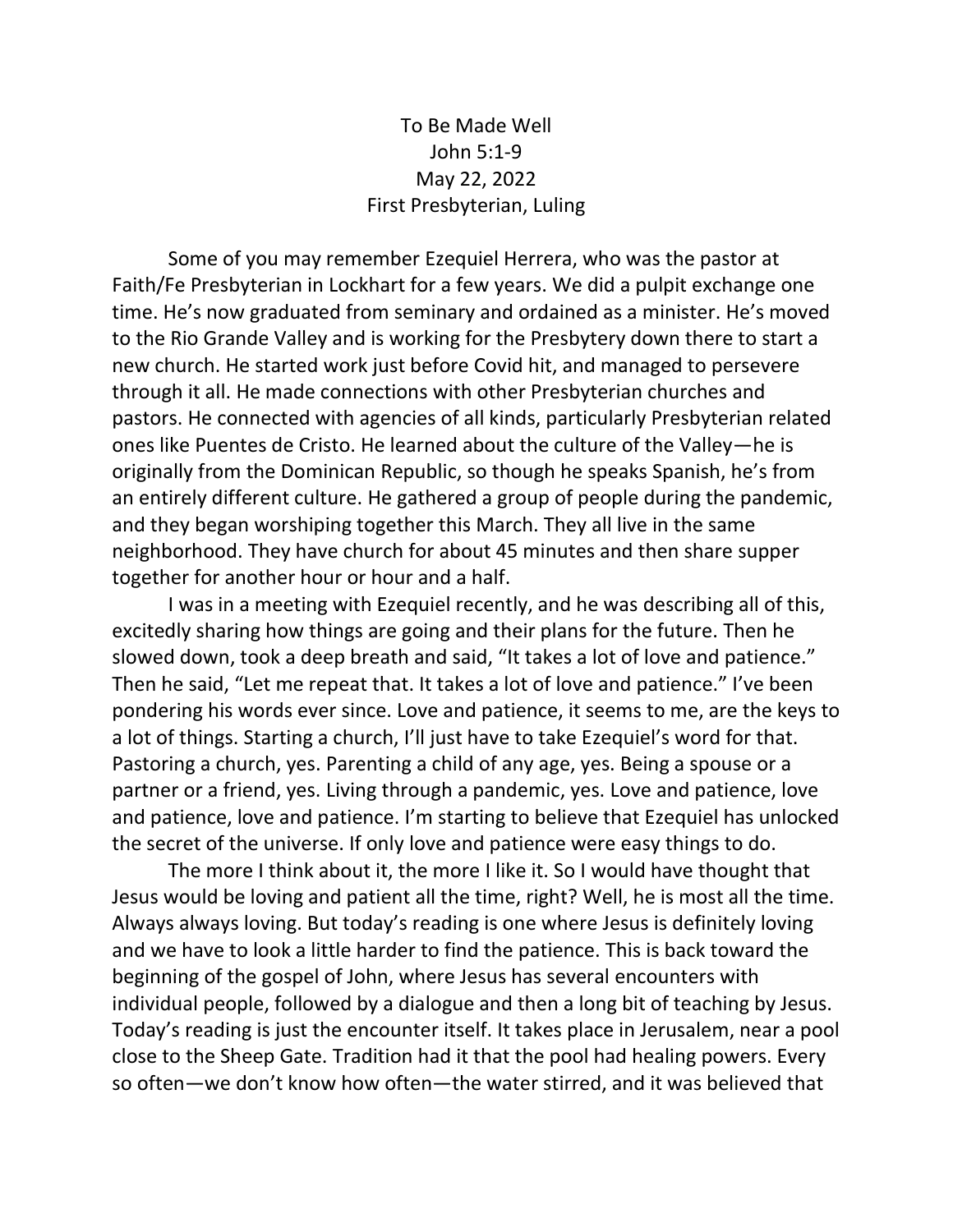an angel stirred the water, and whoever got in the water first after that happened would be healed. That was the tradition.

The man that Jesus somehow chooses out of the crowd of people who are at this pool had been ill for 38 years. We never hear exactly what his ailment is, but it has affected his ability to move quickly. Jesus sees him lying near the pool and knows, in the way only Jesus knows, that he has been there a long time. His question is both loving and patient. "Do you want to be made well?"

The man then becomes less sympathetic, at least to me, because my own patience is short when it comes to whining. He doesn't answer the question! He says, "Well, no one will help me, and someone else always gets into the pool first." Jesus says, "Get up, take up your mat and walk." And he's well. Maybe Jesus's patience was short with whining, too, or maybe Jesus knows this is only the beginning of the healing the man really needs.

"Do you want to be made well?" It is a loving question, and a patient question. It's clear that Jesus sees this man clearly, immediately knows what his ailment is, and sees that he needs to be made well. Thirty eight years this man had been sick, presumably waiting for healing, but it seems like his hope had left him at some point. That needs to be restored too.

Wanting to be made well is a little more complicated than it seems at first. It seems like the man should reply immediately and enthusiastically with a "yes sir" or "yes please" or "oh, I would be so grateful." But over the course of those years, being ill has become who he is. If he's healed, who will he be? What will he do? Where will he go? It will be an enormous change in his life, and maybe that all occurs to him all at once and he isn't so sure after all. He'd made his peace with spending the rest of his days by this pool and it's such a big adjustment that he can't say "yes" without some reservations.

Jesus acts with grace and depth of love. This man never asks to be healed. He doesn't profess any sort of faith that Jesus can heal him. He doesn't even say thank you or go to worship in the Temple or praise God or anything that we have learned are conventional responses to a healing miracle. He just picks up his mat and walks. He later rats Jesus out to the authorities for healing on the Sabbath. He's not who I would have chosen to heal, is the most charitable thing I ca say about this guy.

Jesus, though, has love and patience. Jesus shows love and patience. Jesus *is* love and patience. Jesus doesn't seem to need the guy to be likeable, to be deserving, to answer his question, to want to change, to be different or live differently, to be grateful. It is Jesus's nature to bring healing, so he does. He is